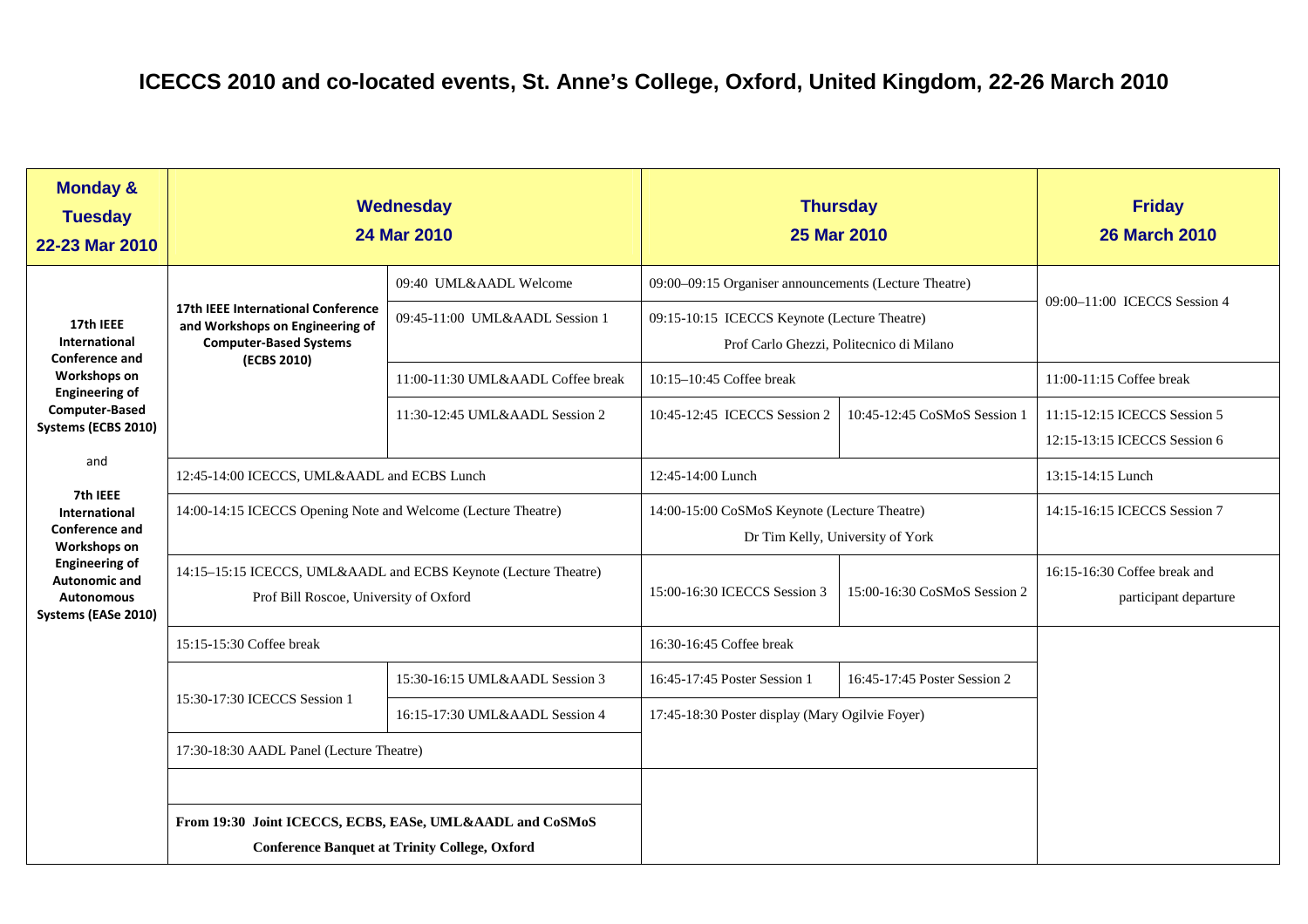# **Wednesday, 24 March 2010 – ICECCS 2010**

**10:00-14:00 Registration (**Mary Ogilvie Foyer**)** 

**12:45-14:00 Lunch** 

### **14:00-14:15 ICECCS 2010 Opening Note and Welcome (**Mary Ogilvie Lecture Theatre**)**

**14:15-15:15 Keynote (**Mary Ogilvie Lecture Theatre**)** 

Session Chair: Marta Kwiatkowska

The effectiveness of CSP model checking A. W. Roscoe, Oxford University Computing Laboratory

### **15:15-15:30 Coffee Break**

**15:30-17:30 ICECCS Session I: Adaptation and Autonomic Systems (**Mary Ogilvie Lecture Theatre**)** Session Chair: Julie McCann

An Analysis of Formal Languages for Dynamic Adaptation Jorge Fox and Siobhán Clarke

Development of Autonomic Management Solutions for the Military Application Domain Ewoud Werkman, Bas van Schoonhoven, Marc de Jonge, and Edwin Matthijssen

Engineering Dynamic Adaptation for Achieving Cost-Efficient Resilience in Software-Intensive Embedded Systems Rasmus Adler, Daniel Schneider, and Mario Trapp

Trust-Based Adaptation in Complex Service-Oriented Systems Florian Skopik, Daniel Schall, and Schahram Dustdar

#### **17:30-18:30 AADL Panel (**Mary Ogilvie Lecture Theatre**)**

Laurent Pautet, Jerôme Hugues, Mamoun Filal and Frank Singhoff

# **19:30 Joint ICECCS, ECBS, EASe, UML&AADL and CoSMoS Conference Banquet (**Trinity College**)**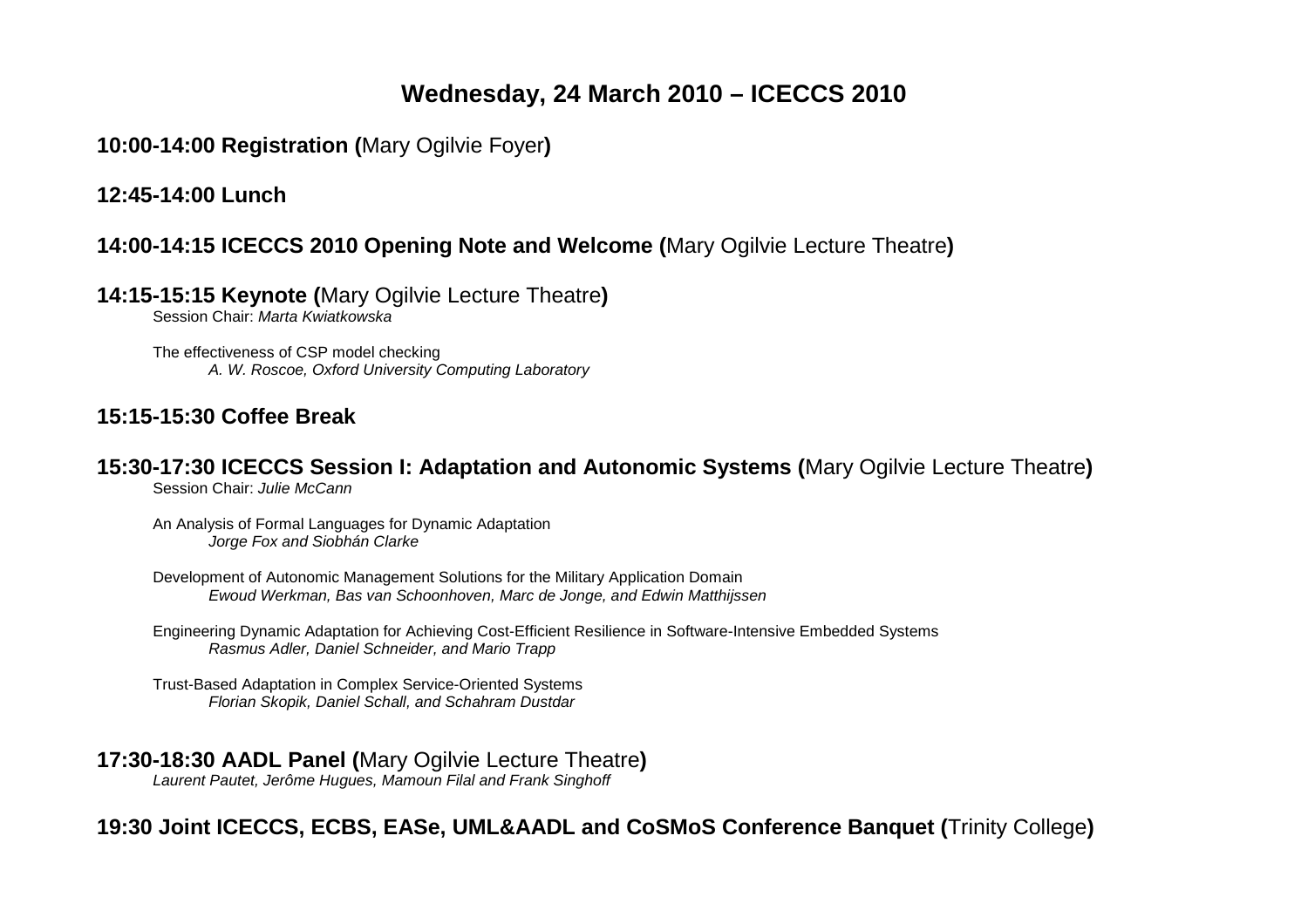### **Directions to Trinity College (the venue for the conference banquet)**

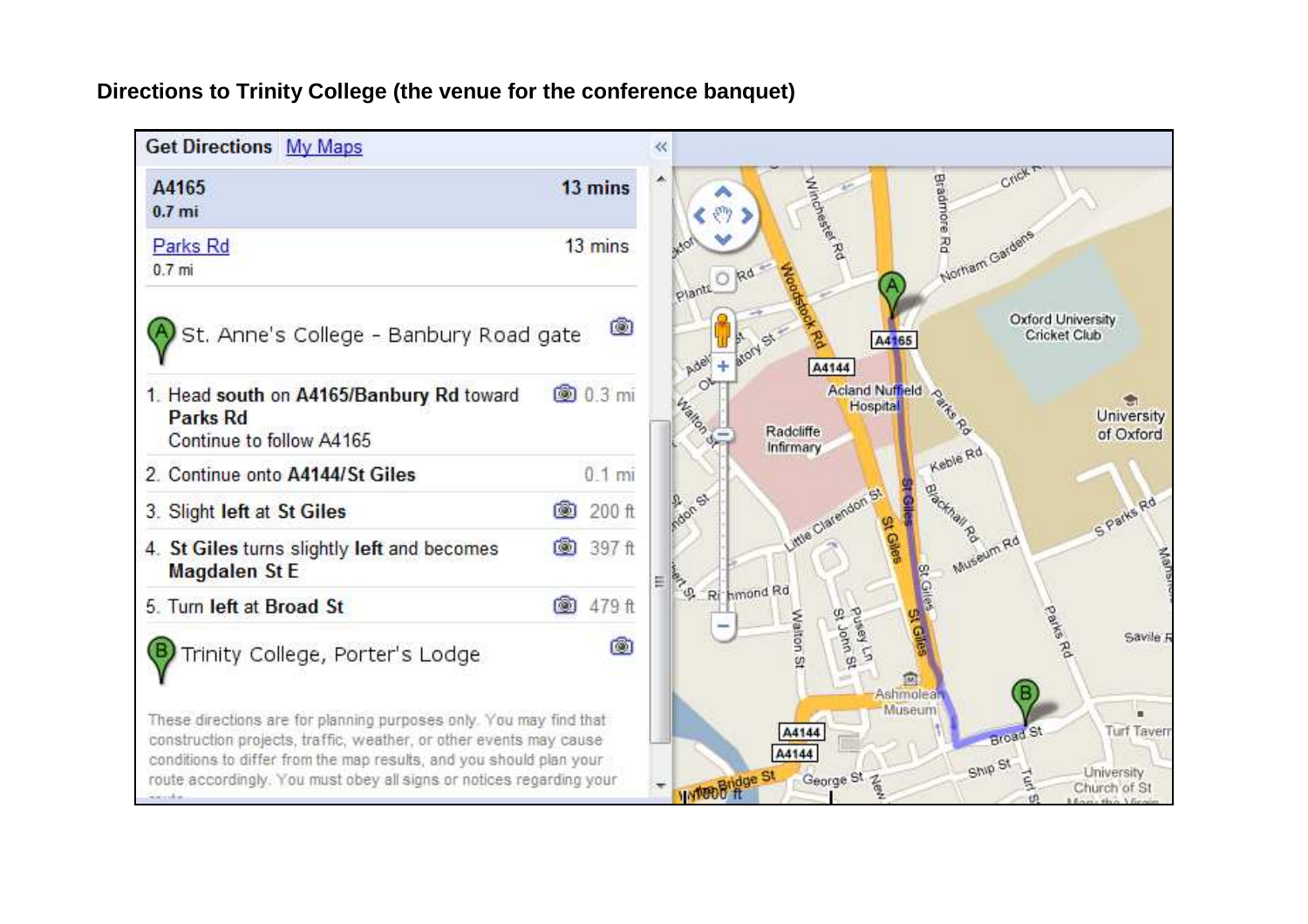# **Wednesday, 24 March 2010 – UML & AADL 2010**

### **8:30-9:40 Registration (**Mary Ogilvie Foyer**)**

#### **9:40-9:45 Welcome (**Hartland Room**)**

#### **9:45-11:00 UML & AADL Session I (**Hartland Room**)**

An MDE-Based Process for the Design, Implementation and Validation of Safety-Critical Systems Julien Delange, Laurent Pautet, Jérôme Hugues, and Dionisio de Niz

Testing Safety Critical Systems with SysML/UML Matthew Hause, Andrew Stuart, David Richards, and Jon Holt

Supporting the Design of Safety Critical Systems Using AADL T. Correa, L. B. Becker, J.-M. Farines, J.-P. Bodeveix, M. Filali, and F. Vernadat

#### **11:00-11:30 Coffee Break**

#### **11:30-12:45 UML & AADL Session II (**Hartland Room**)**

Expressing and Enforcing User-Defined Constraints of AADL Models Olivier Gilles and Jérôme Hugues

Formal Modeling for UML/MARTE Concurrency ResourcesPablo Peñil, Héctor Posadas, and Eugenio Villar

QVT Based Model Transformation from Sequence Diagram to CSP Li Dan

### **12:45-14:00 Lunch**

**14:00-14:15 ICECCS 2010 Opening Note and Welcome (**Mary Ogilvie Lecture Theatre**)**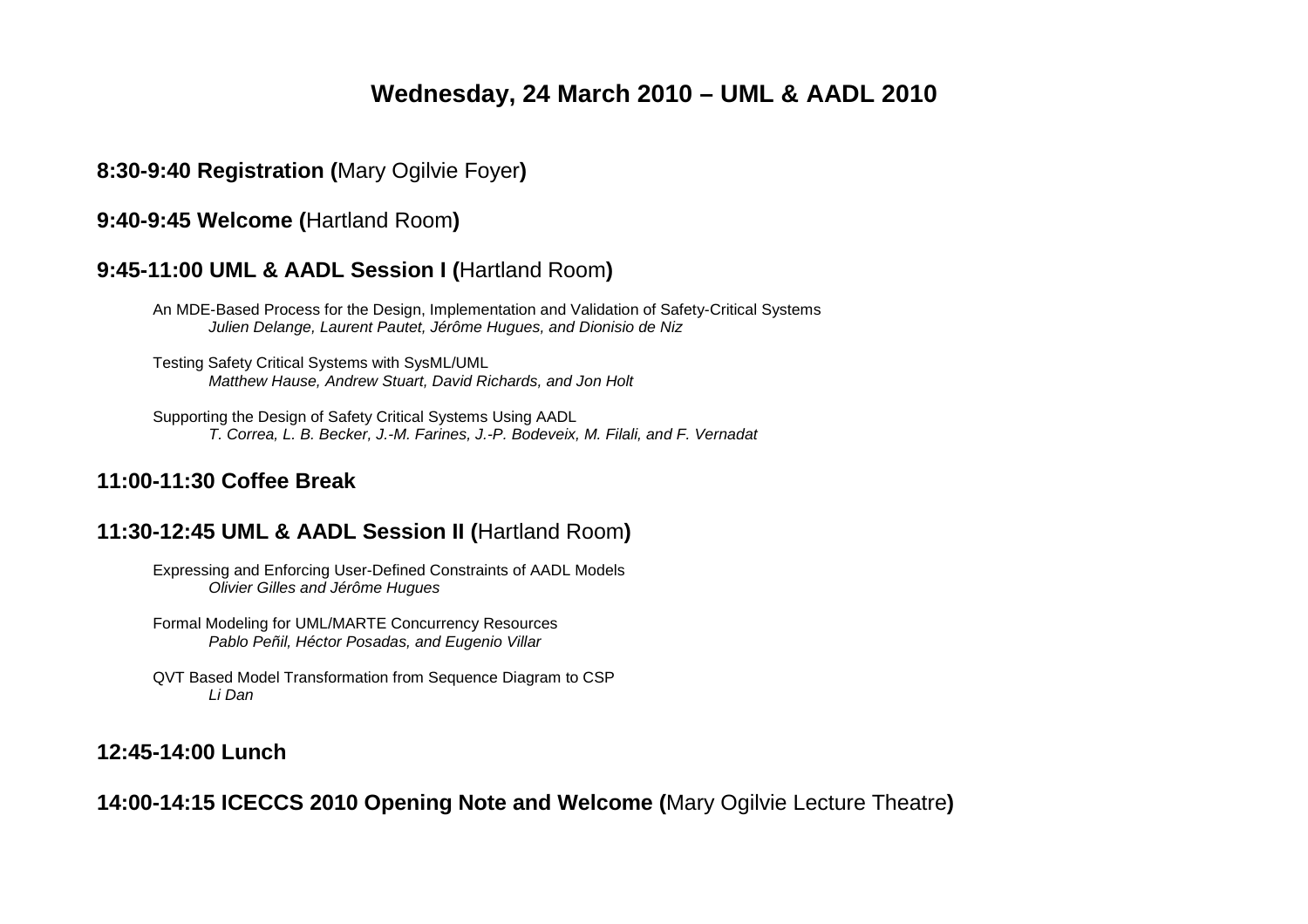#### **14:15-15:15 Keynote (**Mary Ogilvie Lecture Theatre**)**

Session Chair: Marta Kwiatkowska

The effectiveness of CSP model checking A. W. Roscoe, Oxford University Computing Laboratory

### **15:15-15:30 Coffee Break**

### **15:30-16:15 UML & AADL Session III (**Hartland Room**)**

Knowledge Models to Reduce the Gap between Heterogeneous Models: Application to Aircraft Systems Engineering David Simon Zayas, Anne Monceaux, and Yamine Ait-Ameur

From MARTE to AADL with a Seamless Process Isabelle Perseil and Laurent Pautet

### **16:15-17:30 UML & AADL Session IV (**Hartland Room**)**

- Comparison of Six Ways to Extend the Scope of Cheddar to AADL v2 with Osate Mickaël Kerboeuf, Alain Plantec, Frank Singhoff, Arnaud Schach, and Pierre Dissaux
- OMEGA2: A New Version of the Profile and the Tools Iulian Ober and Iulia Dragomir
- AADS+: AADL Simulation Including the Behavioral Annex Roberto Varona-Gómez and Eugenio Villar

### **17:30-18:30 AADL Panel (**Mary Ogilvie Lecture Theatre**)**

Laurent Pautet, Jerôme Hugues, Mamoun Filal and Frank Singhoff

### **19:30 Joint ICECCS, ECBS, EASe, UML&AADL and CoSMoS Conference Banquet (**Trinity College**)**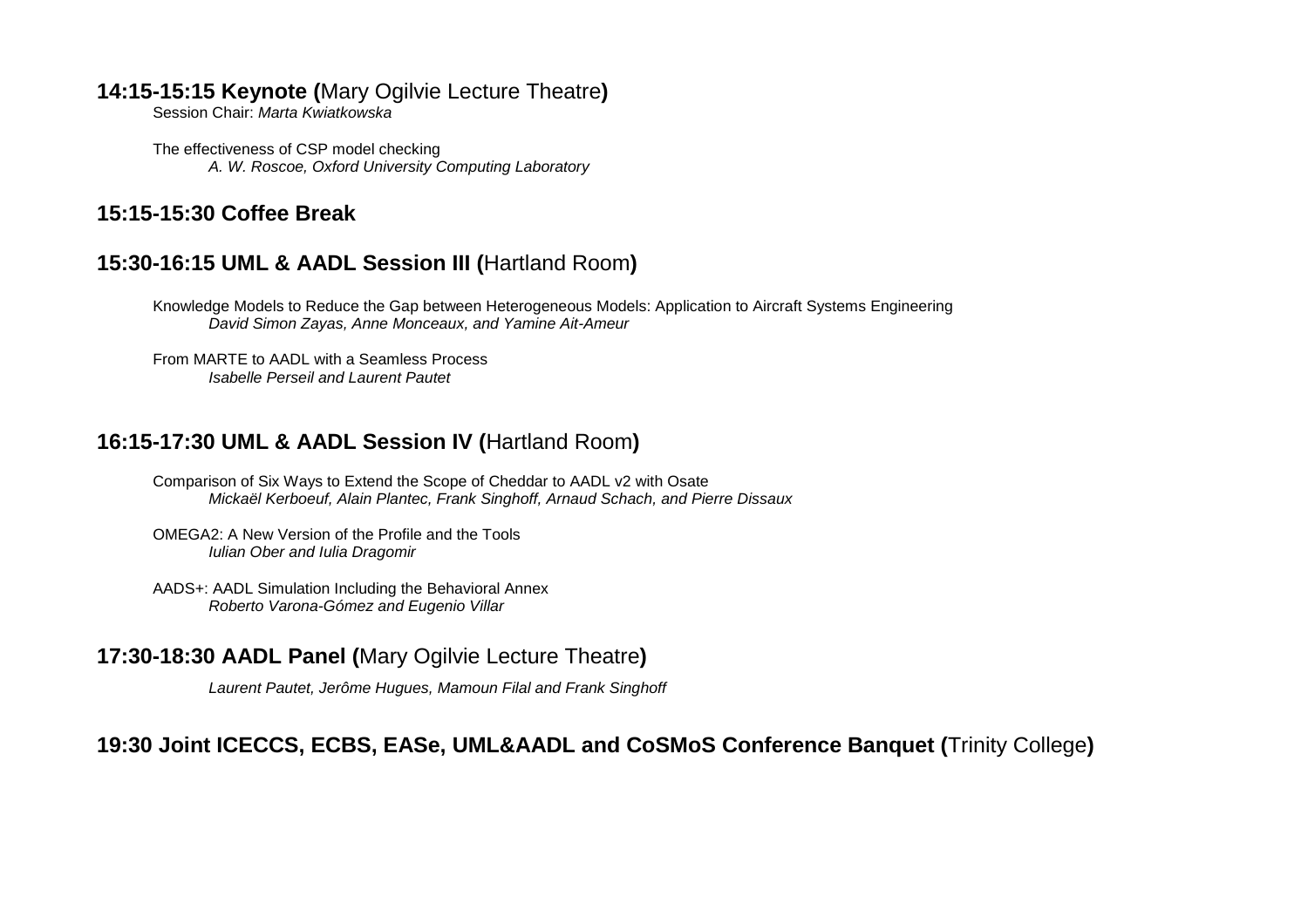# **Thursday, 25 March 2010 – ICECCS 2010**

# **9:00-9:15 Organiser announcements**

**9:15-10:15 Keynote (**Mary Ogilvie Lecture Theatre**)**

Session Chair: Marta Kwiatkowska

On the Use of Quantitative Models for Open-World Software Carlo Ghezzi, Politecnico di Milano

### **10:15-10:45 Coffee break**

# **10:45-12:45 ICECCS Session II: Distributed and Service-Based Applications (**Mary Ogilvie Lecture Theatre**)**

Session Chair: Manuel Oriol

A Tile-Based Approach for Self-Assembling Service Compositions Luca Cavallaro, Elisabetta Di Nitto, Carlo A. Furia, and Matteo Pradella

Service-Based Development of Context-Aware Automotive Telematics Systems Minh H. Tran, Alan Colman, and Jun Han

Modeling and Implementing Ontology-Based Publish/Subscribe Using Semantic Web Technologies Kristian Ellebæk Kjær and Klaus Marius Hansen

Effects of Component-Subscription Network Topology on Large-Scale Data Centre Performance Scaling Ilango Sriram and Dave Cliff

### **10:45-12:45 Special Session on Complex System Modelling and Simulation I (**Hartland Room**)**

Session Chair: Adam Sampson

Reflections on the Simulation of Complex Systems for Science Fiona A. C. Polack, Paul S. Andrews, Teodor Ghetiu, Mark Read, Susan Stepney, Jon Timmis, and Adam T. Sampson

Representing Plankton Functional Types in Ocean General Circulation Models: Competition, Tradeoffs and Self-Organizing Architecture Thomas R. Anderson and Michael J. Follows

Severe Punishment for Those Who Were Caught Kuiying Deng, Zhuozheng Li, and Tianguang Chu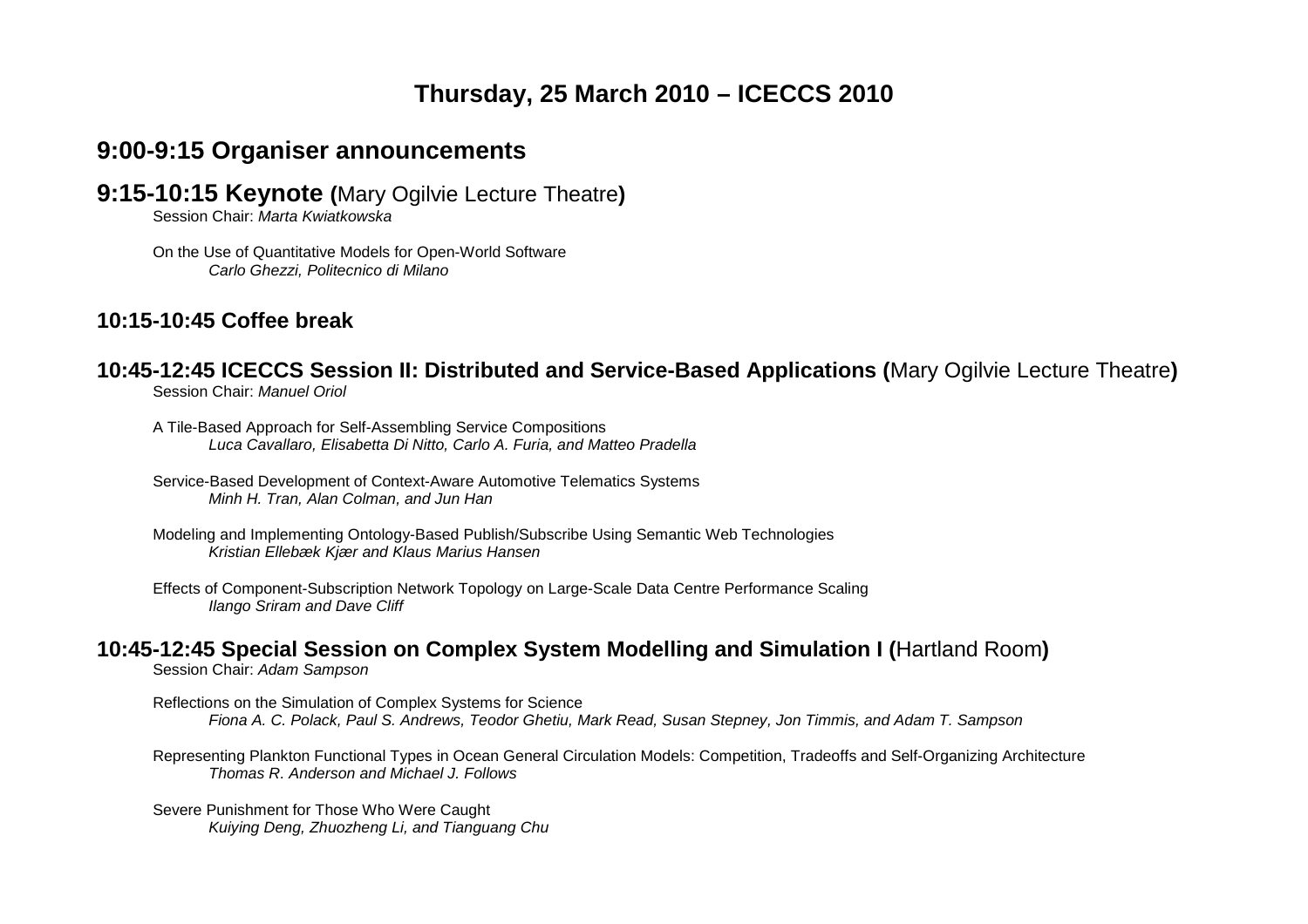#### **12:45-14:00 Lunch**

#### **14:00-15:00 CoSMoS Keynote (**Mary Ogilvie Lecture Theatre**)**

Tim Kelly, University of York

#### **15:00-16:30 ICECCS Session III: Formal Methods 1 (**Mary Ogilvie Lecture Theatre**)**

Session Chair: Cristina Seceleanu

Using Compositionality to Formally Model and Analyze Systems Built of a High Number of Components Silvia Bindelli, Elisabetta Di Nitto, Carlo A. Furia, and Matteo Rossi

Configuration Procedure Synthesis for Complex Systems Using Model Finder Shinji Kikuchi and Satoshi Tsuchiya

Patterns for Modelling Time and Consistency in Business Information Systems J. W. Bryans, J. S. Fitzgerald, A. Romanovsky, and A. Roth

#### **15:00-16:30 Special Session on Complex System Modelling and Simulation II (**Hartland Room**)**

Session Chair: Fiona Polack

On Immunological Memory as a Function of a Recursive Proliferation Process Thomas Stibor and Anastasio Salazar-Bañuelos

A Transactional Architecture for Simulation Tim Hoverd and Adam T. Sampson

A Complex Systems Modelling Approach for Decentralised Simulation of Electrical Microgrids Enrique Kremers, Pablo Viejo, Oscar Barambones, and José González de Durana

#### **16:30-16:45 Coffee break**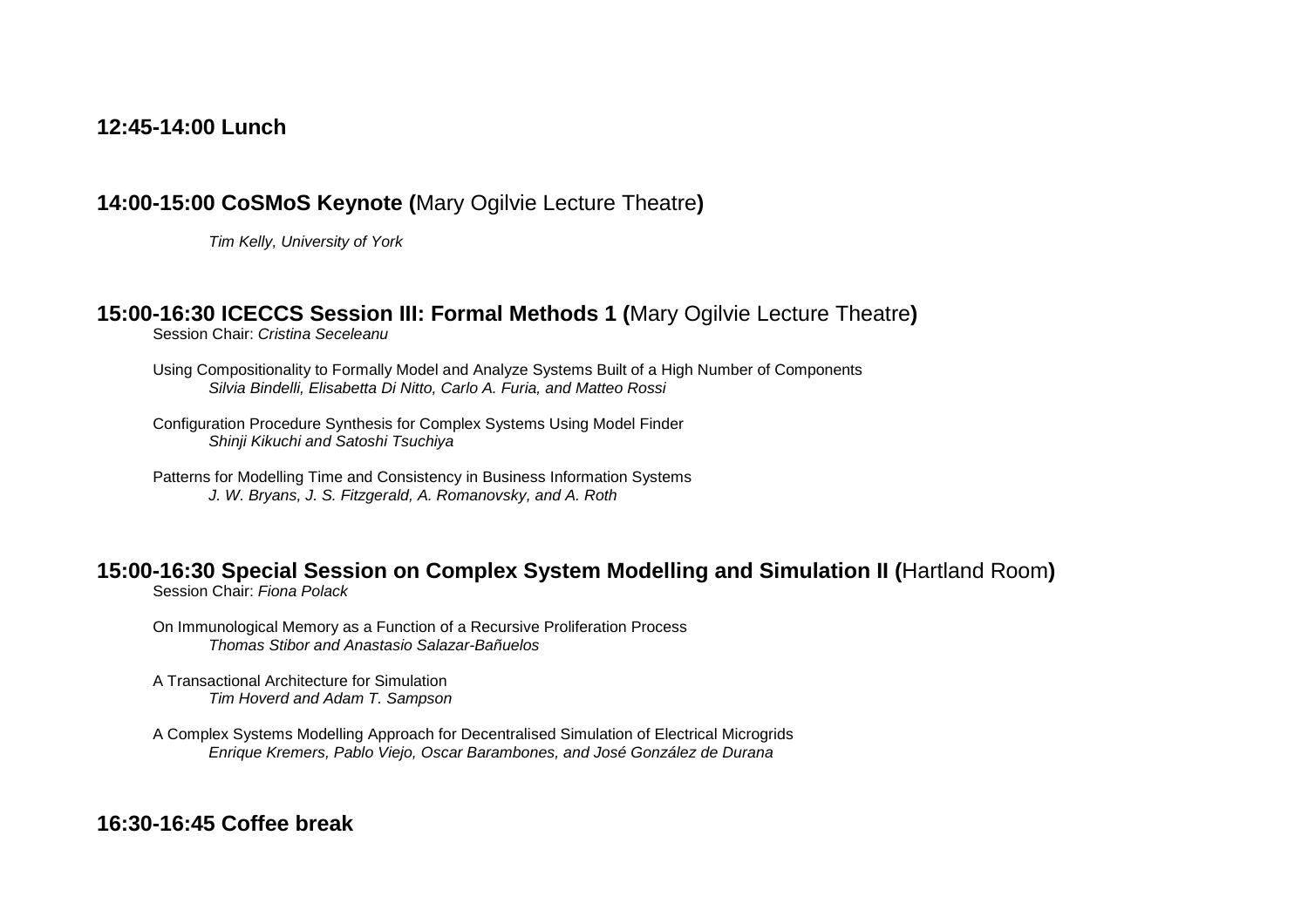### **16:45-17:45 Poster Session I (**Mary Ogilvie Lecture Theatre**)**

Session Chair: Fiona Polack

Engineering Quality Requirements Using Quality Models Klaus Lochmann

Incremental Updates for Textual Modelling of Large Scale Models Thomas Goldschmidt, Steffen Becker, and Axel Uhl

A Model-Based Architecture Supporting Virtual Organizations in Pervasive Systems Michael Thonhauser, Christian Kreiner, and Andreas Leitner

Engineering Optimization Models at Runtime for Dynamically Adaptive Systems Fahad Javed, Naveed Arshad, Fredrik Wallin, Iana Vassileva, and Erik Dahlquist

McC++/Java: Enabling Multi-core Based Monitoring and Fault Tolerance in C++/Java Lu Yang, Liqian Yu, Jianwen Tang, Linzhang Wang, Jianhua Zhao, and Xuandong Li

A Multi-agent System for Complex Vehicle Fault Diagnostics and Health Monitoring Yi Lu Murphey and Zhihang Chen

### **16:45-17:45 Poster Session II (**Hartland Room**)**

Session Chair: Tim Kelly

An Experience Report in Requirements Elicitation for Accessible E-Learning Systems Christopher Power and Helen Petrie

Enriching Use Cases with CTTs Rabeb Mizouni, Daniel Sinnig, and Ferhat Khendek

Testing .NET Code with YETI Manuel Oriol and Sotirios Tassis

In Search of Sound 'in silico' Research - Validating a Complex System Simulation (CoSMoS poster) Teodor Ghetiu, Fiona A. C. Polack, and James L. Bown

Towards Self-Healing Swarm Robotic Systems Inspired by Granuloma Formation (CoSMoS poster) Amelia Ritahani Ismail and Jon Timmis

Towards a Principled Design of Bio-inspired Solutions to Adaptive Information Filtering (CoSMoS poster) Nurulhuda Firdaus Mohd Azmi, Jon Timmis, and Fiona Polack

# **17:45-18:30 Poster Display (**Mary Ogilvie Foyer**)**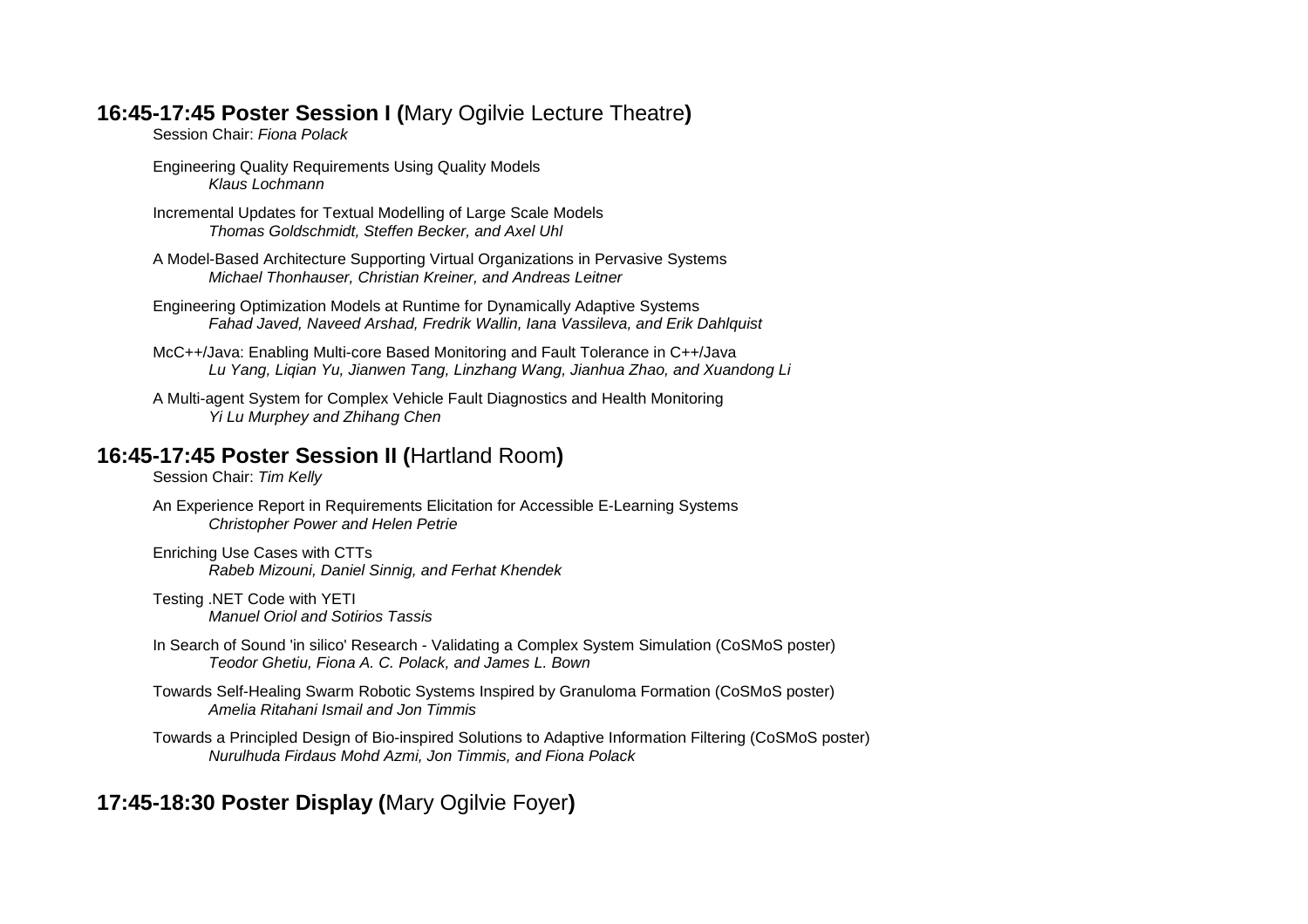# **Friday, 26 March 2010 – ICECCS 2010**

#### **9:00-11:00 ICECCS Session IV: Formal Methods 2 (**Mary Ogilvie Lecture Theatre**)**

Session Chair: Shinji Kikuchi

Implementing and Evaluating a Model Checker for Transactional Memory Systems Woongki Baek, Nathan Bronson, Christos Kozyrakis, and Kunle Olukotun

Model Checking Round-Based Distributed Algorithms Xin An and Jun Pang

Automated Formal Verification of the DHCP Failover Protocol Using Timeout Order Abstraction Shinya Umeno and Nancy Lynch

Performance Antipatterns as Logical Predicates Vittorio Cortellessa, Antinisca Di Marco, and Catia Trubiani

### **11:00-11:15 Coffee break**

#### **11:15-12:15 ICECCS Session V: Real-Time Systems (**Mary Ogilvie Lecture Theatre**)**

Session Chair: Radu Calinescu

Maintaining Stable Node Populations in Long-Lifetime Sensornets Jonathan Tate and Iain Bate

Statistical-Based Response-Time Analysis of Systems with Execution Dependencies between Tasks Yue Lu, Thomas Nolte, Johan Kraft, and Christer Norström

#### **12:15-13:15 ICECCS Session VI: Model-Driven Engineering (**Mary Ogilvie Lecture Theatre**)**

Session Chair: Richard Paige

Using Expressive Traceability Relationships for Ensuring Consistent Process Model Refinement Hannes Schwarz, Jürgen Ebert, Jens Lemcke, Tirdad Rahmani, and Srdjan Zivkovic

An Approach to Verifying Security and Timing Properties in UML Models Vidhi Thapa, Eunjee Song, and Hanil Kim